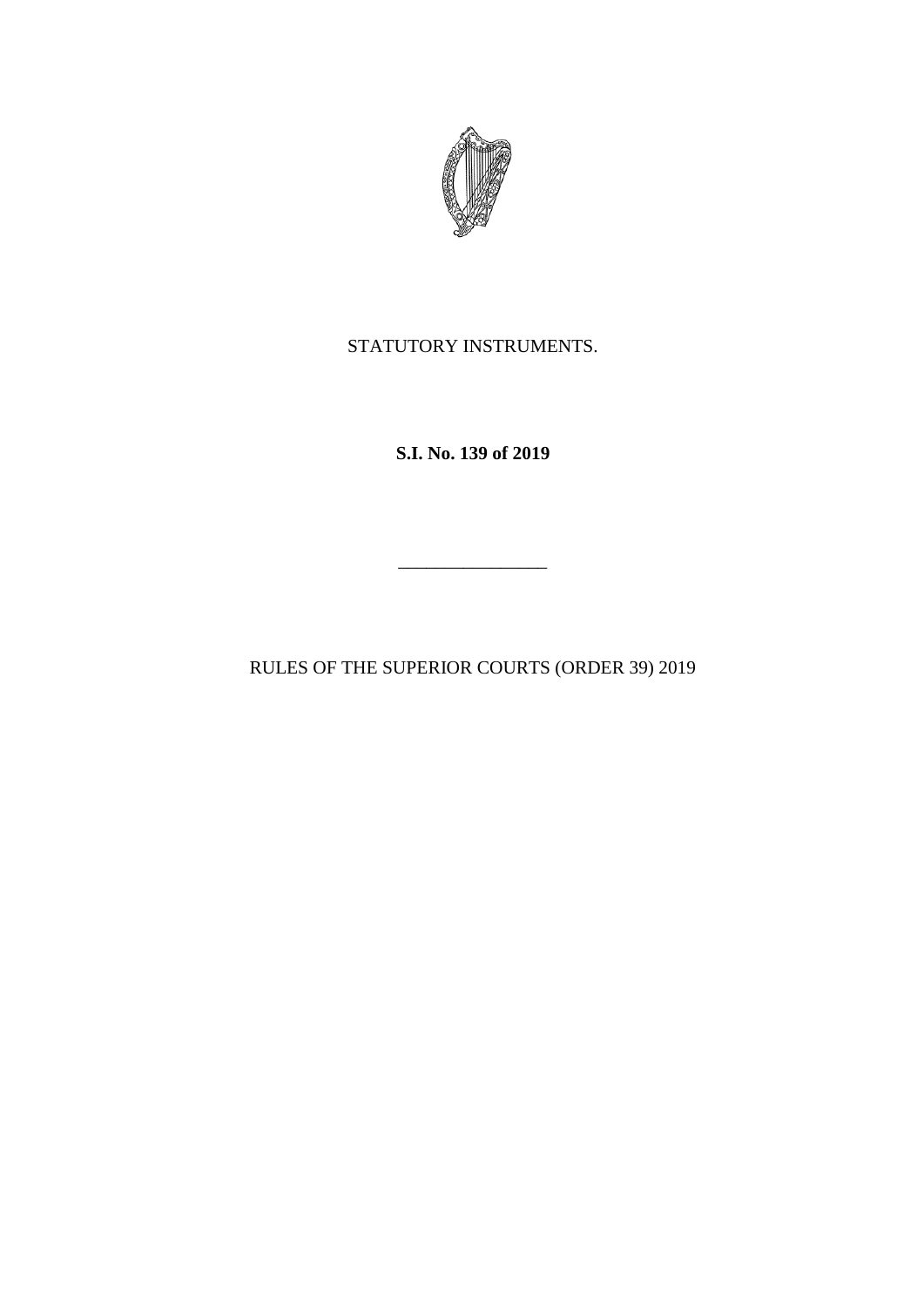## S.I. No. 139 of 2019

## Rules of the Superior Courts (Order 39) 2019

We, the Superior Courts Rules Committee, constituted pursuant to the provisions of the Courts of Justice Act 1936, section 67, and reconstituted pursuant to the provisions of the Courts of Justice Act 1953, section 15, by virtue of the powers conferred upon us by the Courts of Justice Act 1924, section 36, the Courts of Justice Act, 1936, section 68 (as applied by the Courts (Supplemental Provisions) Act 1961, section 48), the Courts (Supplemental Provisions) Act 1961, the European Communities (Rules of Court) Regulations 1972 (S.I. No. 320 of 1972) and of all other powers enabling us in this behalf, do hereby make the following Rules of Court.

Dated this  $16<sup>th</sup>$  day of February, 2019.

Frank Clarke Chairperson Michael Peart Deirdre Murphy Conor Dignam Mary Cummins Noel Rubotham John Mahon.

I concur in the making of the following Rules of Court.

Dated this  $3<sup>rd</sup>$ . day of April, 2019.

CHARLES FLANAGAN Minister for Justice and Equality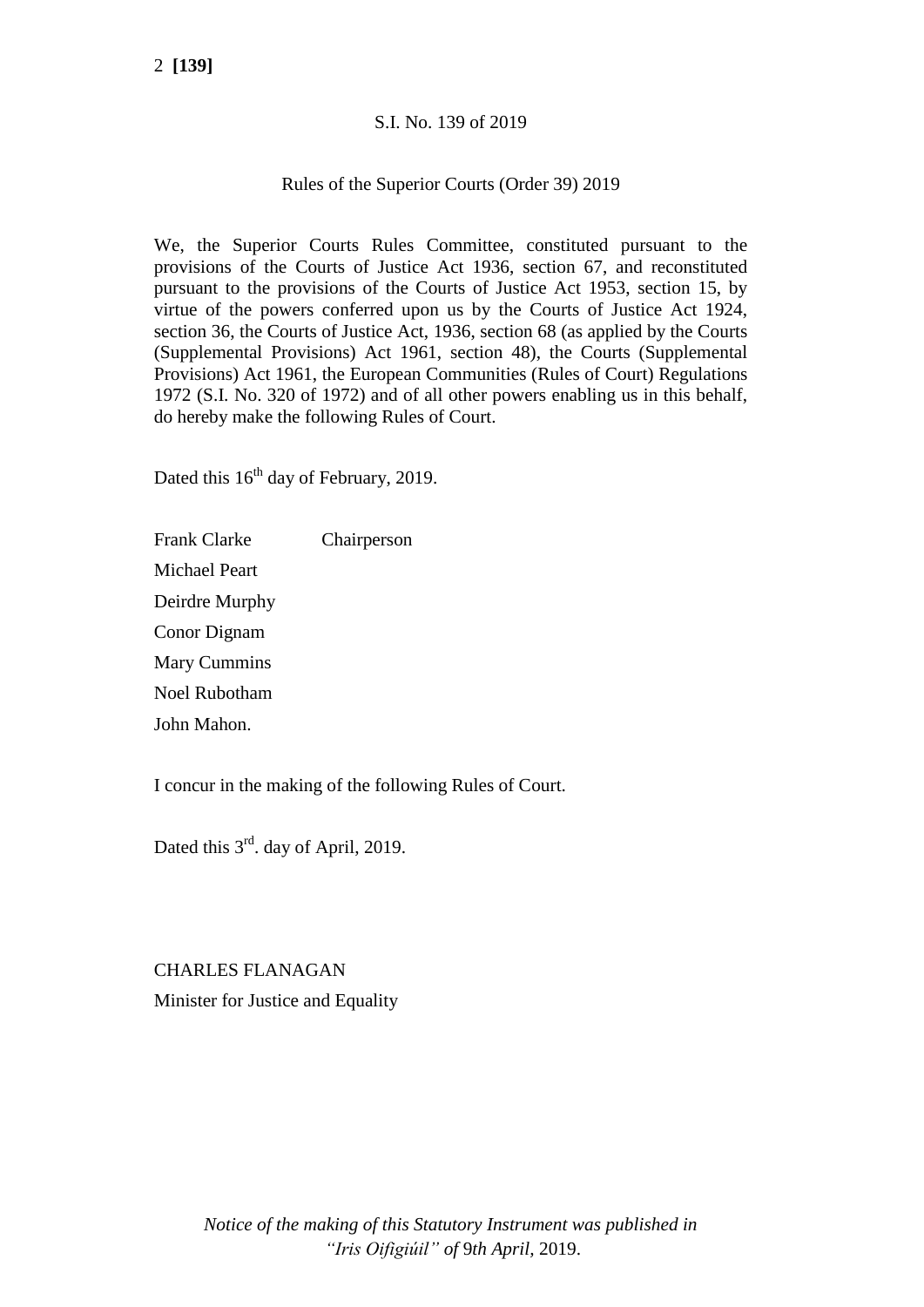#### S.I. No. 139 of 2019

#### Rules of the Superior Courts (Order 39) 2019

1. (1) These Rules, which may be cited as the Rules of the Superior Courts (Order 39) 2019, shall come into operation on the  $25<sup>th</sup>$  day of April 2019.

(2) These Rules shall be construed together with the Rules of the Superior **Courts**.

(3) The Rules of the Superior Courts as amended by these Rules may be cited as the Rules of the Superior Courts 1986 to 2019.

2. The Rules of the Superior Courts are amended by the substitution for rule 52 of Order 39 of the following rules:

"52. (1) In this rule:

"Central Authority" means the Central Authority of a Member State of the European Union designated in accordance with Article 15 of the 2016 Regulation to fulfil functions relating to the application of the 2016 Regulation;

the "2016 Regulation" means Regulation (EU) 2016/1191 of the European Parliament and of the Council of 6 July 2016 on promoting the free movement of citizens by simplifying the requirements for presenting certain public documents in the European Union and amending Regulation (EU) No 1024/2012;

"public documents" has the same meaning as in Article 3 of the 2016 Regulation and "public document" shall be construed accordingly.

(2) A document which purports to be a public document to which the 2016 Regulation applies (or a certified copy, within the meaning of Article 3(7) of the 2016 Regulation, of a public document) shall, without proof of any formal procedure for certifying the authenticity of a signature, the capacity in which the person signing the document has acted or, where appropriate, the identity of the seal or stamp which it bears, be admissible in evidence as such if otherwise admissible.

(3) In any case in which the Court has a reasonable doubt as to the authenticity of a public document or certified copy produced in accordance with sub-rule (2), it may direct the taking of any step permitted by Article 14 of the 2016 Regulation to dispel such doubt. In any such case the Court shall in its directions set out the grounds upon which they are based.

52A. (1) In this rule:

"Central Authority" means the Central Authority of a Contracting State designated in accordance with Article 5 of the Convention;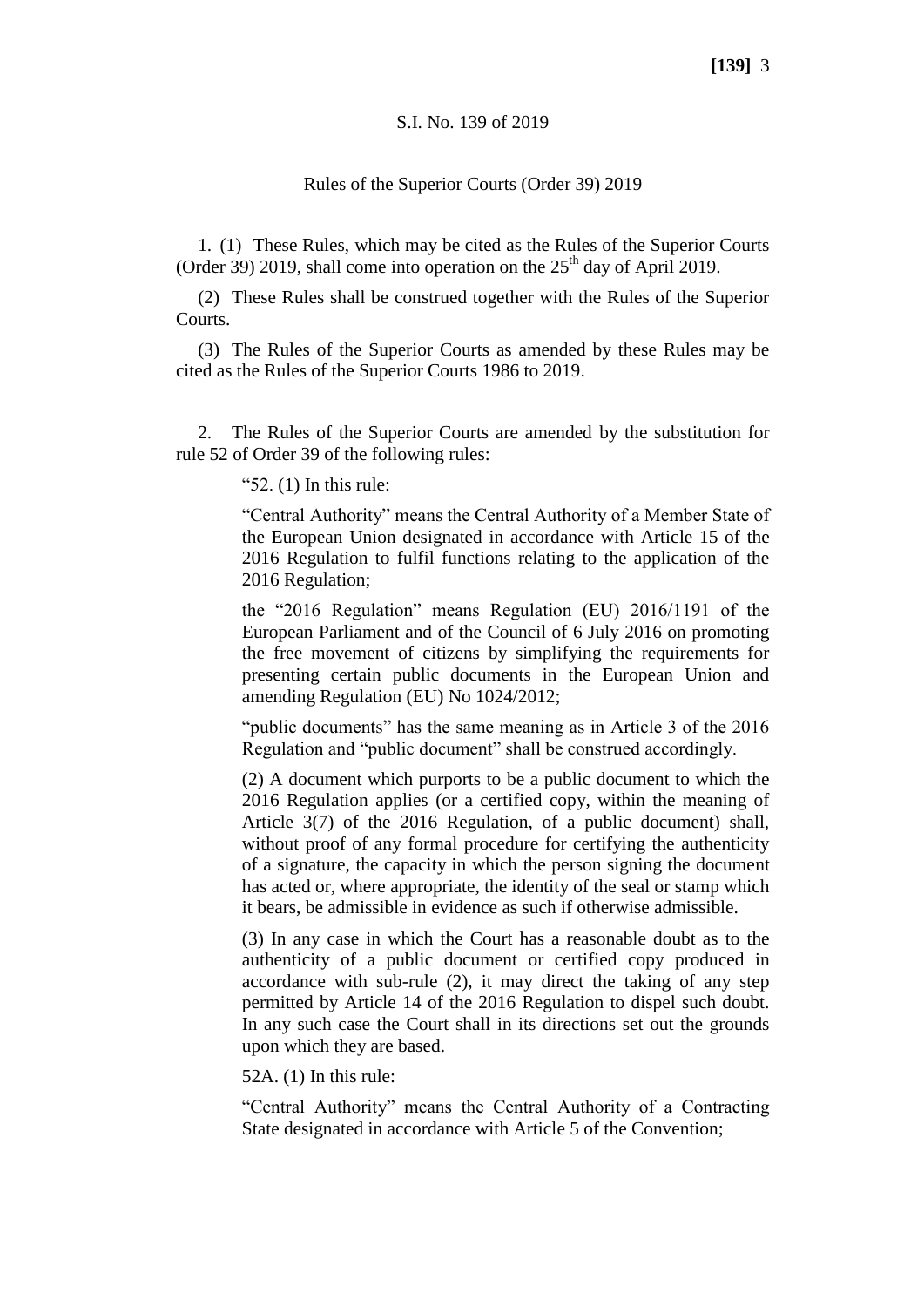the "Convention" means the Convention Abolishing the Legalisation of Documents in the Member States of the European Communities done at Brussels on the 25th May, 1987;

a "Contracting State" means a State which is a party to the Convention other than the State and includes a State which has made a declaration pursuant to Article 6(3) of the Convention;

"document" means and includes any document or documents which are public documents within the meaning of Article 1 of the Convention, but does not include a "public document" within the meaning of rule 52, to which the 2016 Regulation applies.

(2) A document which purports to be a public document within the meaning of Article 1 of the Convention shall, without proof of any formal procedure for certifying the authenticity of a signature, the capacity in which the person signing the document has acted, or where appropriate, the identity of the seal or stamp which it bears, be admissible in evidence as such if otherwise admissible.

(3) In any case in which the Court has serious doubts, with good reason, in relation to any document which is produced as to the authenticity of the signature, the capacity in which the person signing the document has acted, or the identity or seal of the stamp which it bears, it may direct that such information as it thinks relevant be requested in accordance with Article 4 of the Convention from the Central Authority of the State from which the act or document emanated. In any such case the Court shall in its directions set out the grounds upon which they are based.

(4) The provisions of Order 40, rule 7 shall apply mutatis mutandis, where applicable and to the extent required in relation to the taking of judicial notice of the seal or signature as the case may be, of any diplomatic or consular representative or agent, judge, court or notary public lawfully authorised to administer oaths in any of the Contracting States.

(5) This Part shall apply to any document to which the 2016 Regulation or the Convention applies and Parts VIII and IX shall not apply thereto."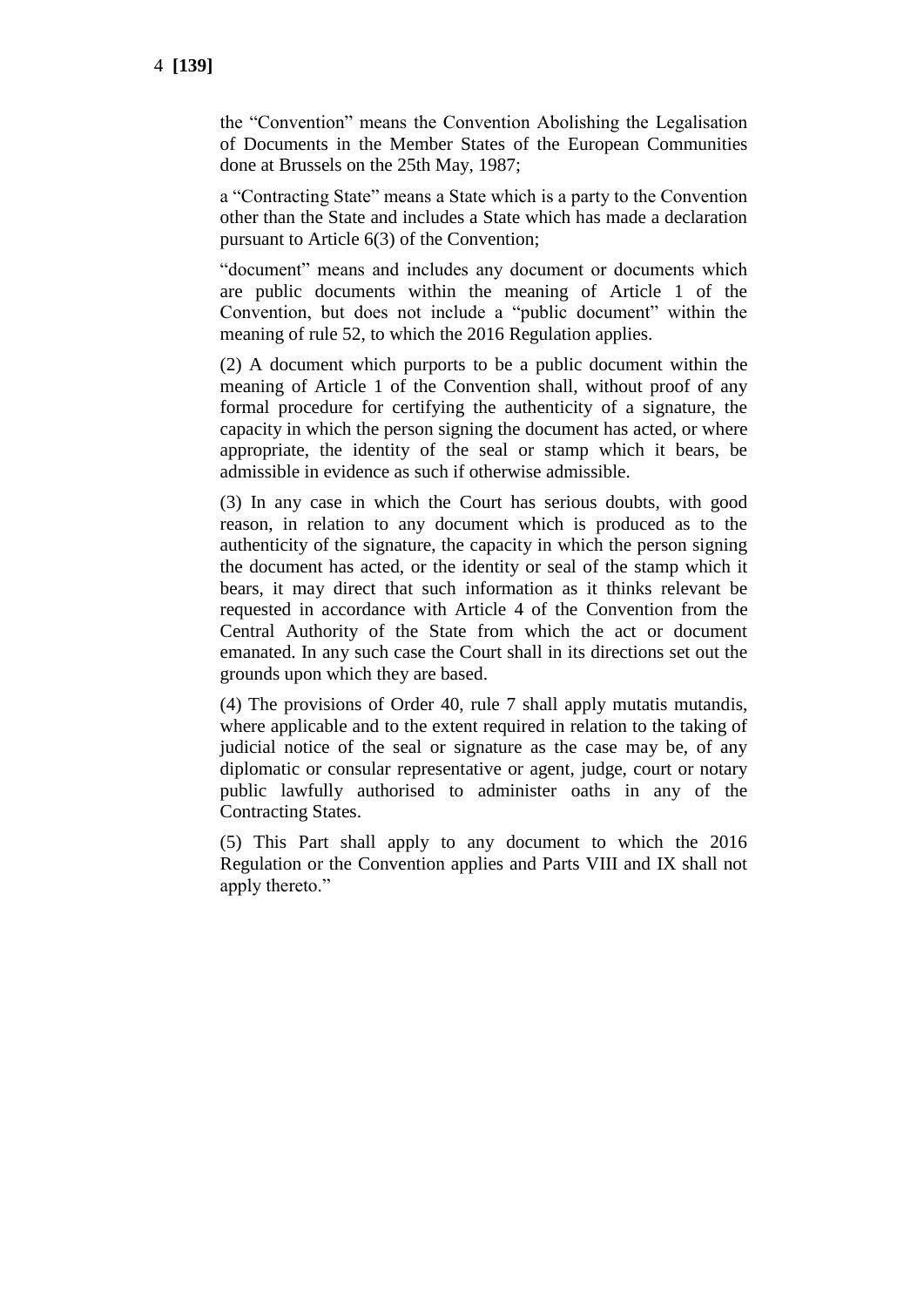### EXPLANATORY NOTE

# *(This note is not part of the Instrument and does not purport to be a legal interpretation.)*

These Rules amend Order 39 of the Rules of the Superior Courts to facilitate the operation of Regulation (EU) 2016/1191 of the European Parliament and of the Council of 6th July 2016 on promoting the free movement of citizens.